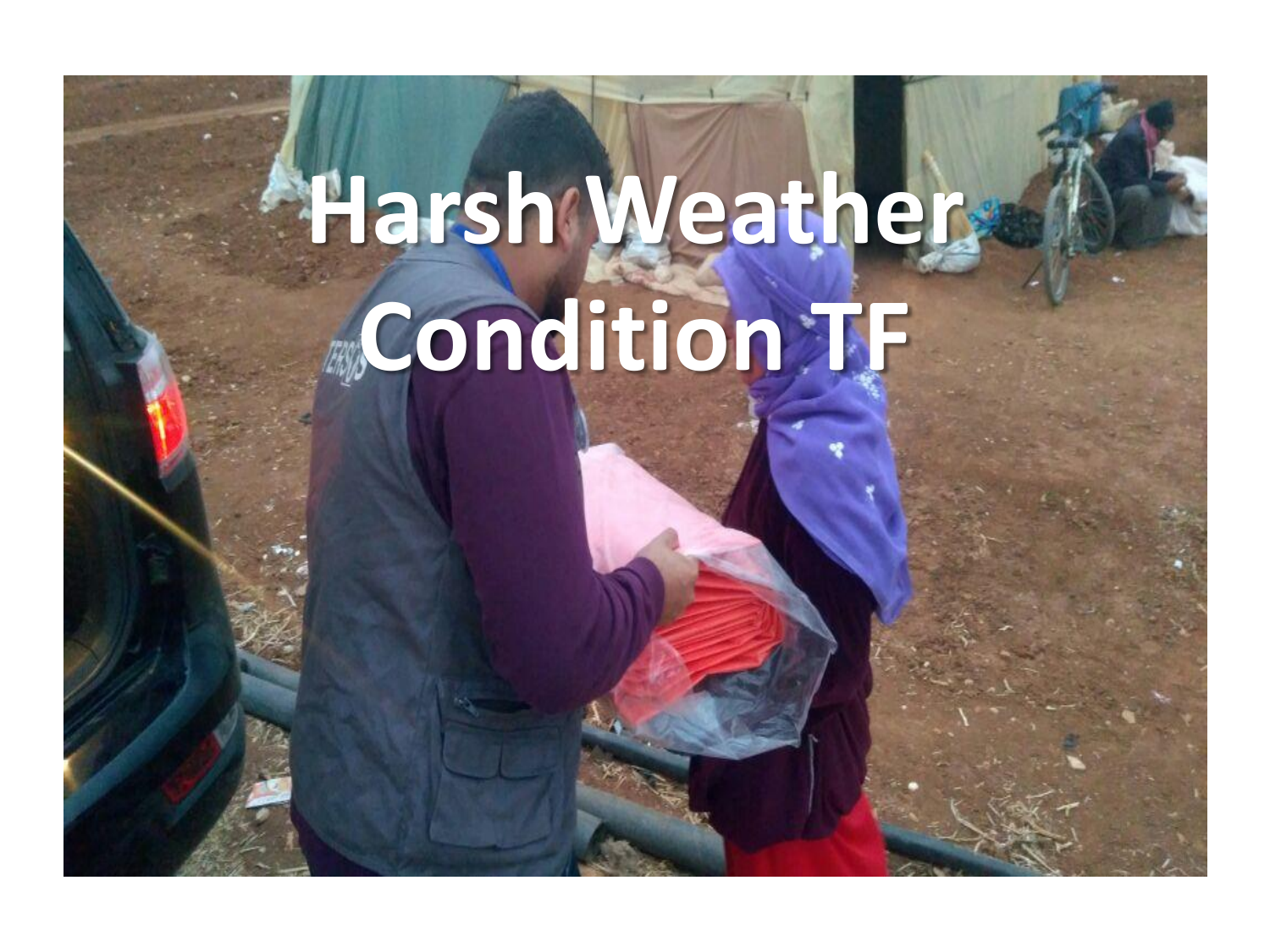# **What is harsh weather?**

- Harsh weather conditions are defined as any **extreme weather event** associated with winter storms that may have one or more of the following elements:
- **Snow**
- **Strong winds**
- **Extreme low temperature**
- **Heavy rainfall/flooding**
- **Fire**

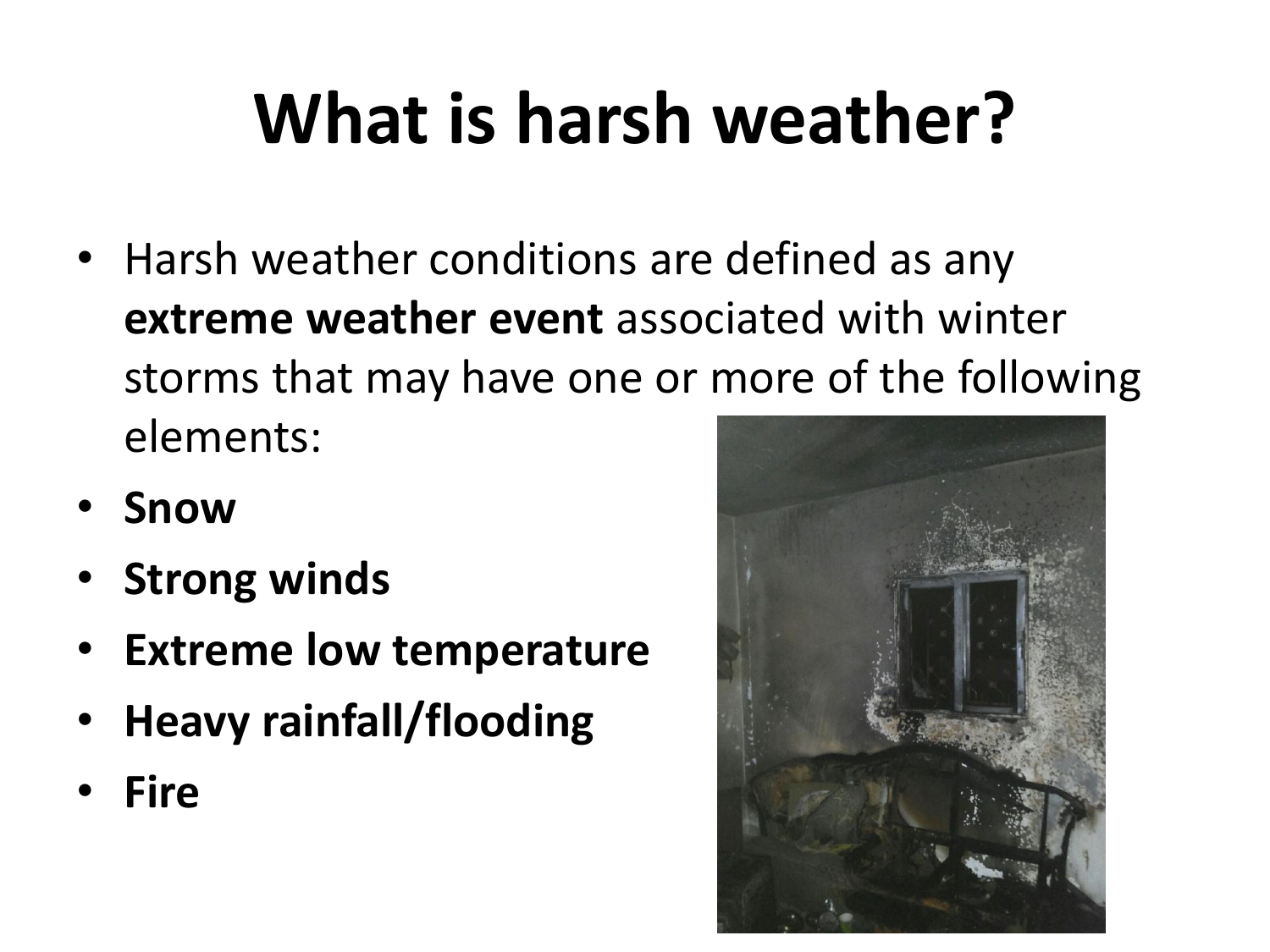# **Alert System**

| <b>Alert</b>  | <b>Weather condition</b>           |  |  |
|---------------|------------------------------------|--|--|
| <b>Red</b>    | - Torrential rain                  |  |  |
|               | Extreme cold (below 0°C)           |  |  |
|               | - Snowfall                         |  |  |
|               | Fire                               |  |  |
| <b>Orange</b> | Intense rain<br><b>Strong wind</b> |  |  |
| Yellow        | Heavy rain                         |  |  |
|               | <b>Medium wind</b>                 |  |  |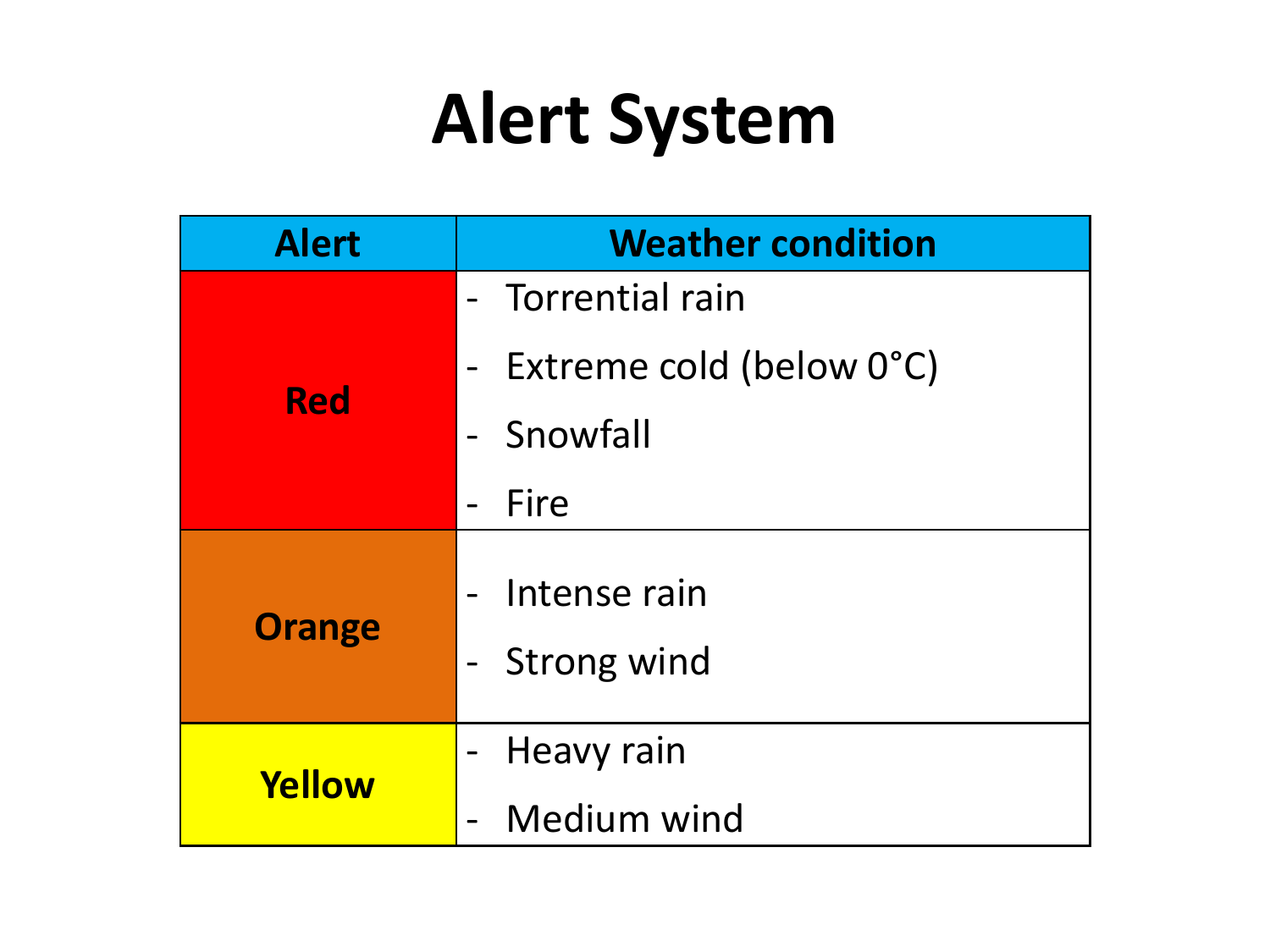### **Alert Form**

**OPERATIONAL GUIDELINES FOR HARSH WEATHER CONDITIONS** 

**CONTINGENCY PLANNING AND RESPONSE in URBAN AREAS** 

Annex<sub>2</sub>

**Winterization Task Force** 

Harsh Weather Conditions Sub-Task Force

### HARSH WEATHR CONDITION ALERT

| Date        | Indicate the date of the submission of the alert                                         |  |
|-------------|------------------------------------------------------------------------------------------|--|
| From        | Indicate Agency and Focal points for HWC or Winterization focal point for other agencies |  |
| To          | Harsh Weather Conditions Sub-Task Force members                                          |  |
| Copy        | Winterization Task Force Chairs                                                          |  |
| Alarm level | Yellor or Orange or Red)                                                                 |  |
| Subject     | (for example Heavy Snow in Mafrag                                                        |  |
| Location    | ' more specific, for example East Mafraq)                                                |  |

### 1. Weather Conditions Update: weather conditions, locations, beneficiaries.

Indicate the areas affected by the weather conditions described as well as the number and type of beneficiaries living in those areas. Indicate in detail the weather conditions that triggered the alert level indicated, as well as the sources of this information.

### 2. Ongoing response and requested/needed support

Indicate if your agency or any other agency have already started some kind of response. Indicate the unmet needs.

### Ongoing response

- Agency:
- Type of response:  $\bullet$
- Number of beneficiaries in need:  $\bullet$
- · Number of beneficiaries targeted:

### Unmet needs

- Type of needed response:
- Number of beneficiaries in need not targeted by the agency submitting the report:  $\bullet$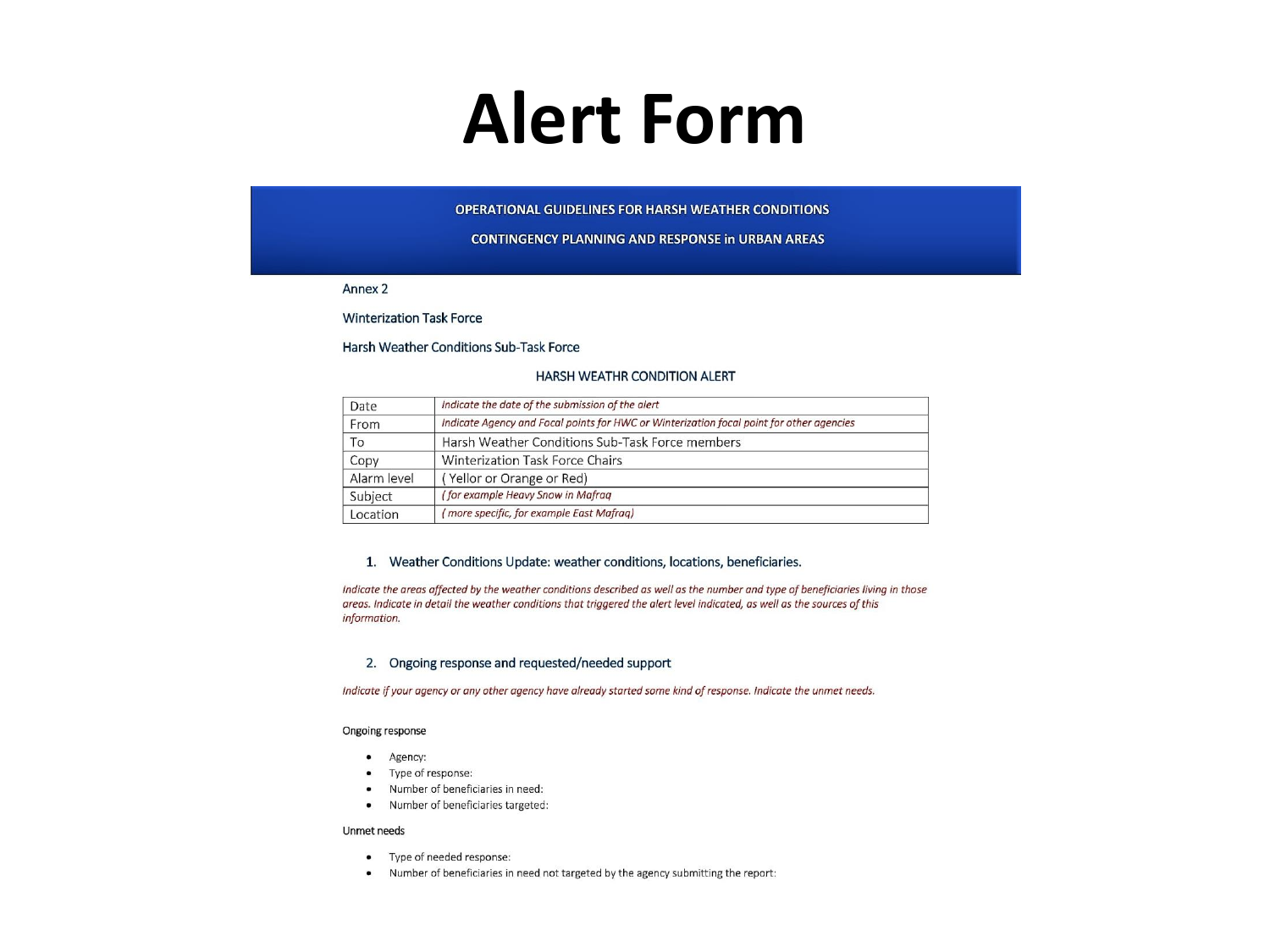## **Focal Points**

| <b>Governorate</b>                      | <b>Name</b>                       | <b>Phone</b> | <b>Organization</b> |
|-----------------------------------------|-----------------------------------|--------------|---------------------|
| <b>Irbid</b>                            | 'Alaa Harb                        | 0790156259   | <b>INTERSOS</b>     |
| Mafraq                                  | Rami<br>alNatour                  | 0798021445   |                     |
| Jerash                                  |                                   |              | <b>ACTED</b>        |
| Ajloun                                  | <b>Hatem</b><br><b>Amaiera</b>    | 0790212677   |                     |
| Amman<br>Madaba                         | <b>Taqialdeen</b><br><b>Wahsh</b> | 0799282651   | <b>INTERSOS</b>     |
| <b>Karak</b><br><b>Tafileh</b><br>Ma'an | <b>Mohammad</b><br>Soub           | 0796946845   | <b>INTERSOS</b>     |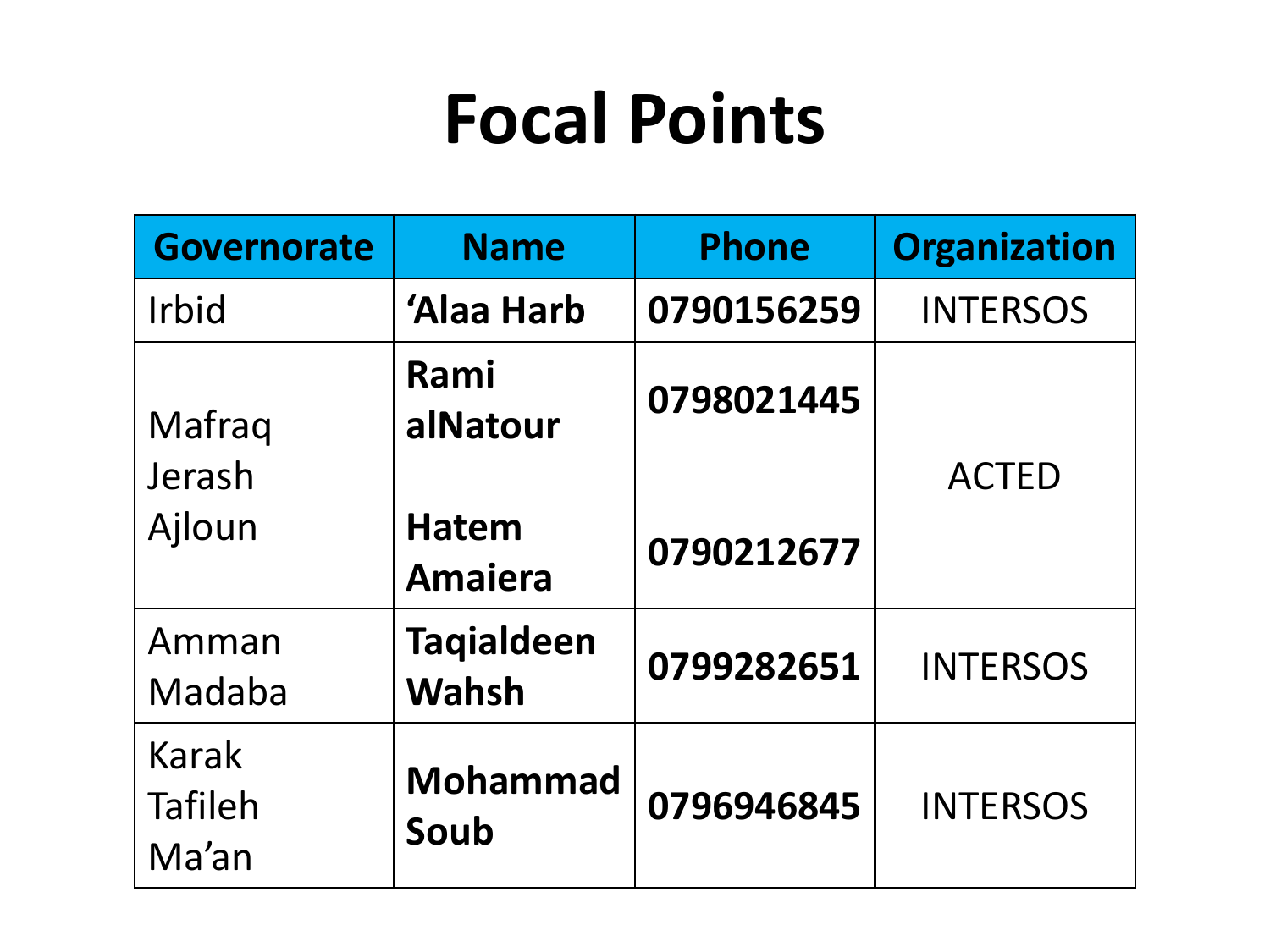# **Assistance provided**

- Large Plastic Sheets (LPS)
- Small Plastic Sheets (SPS)
- Ropes
- Mattresses
- Blankets
- Tents maintenance
- Buckets
- Food parcels



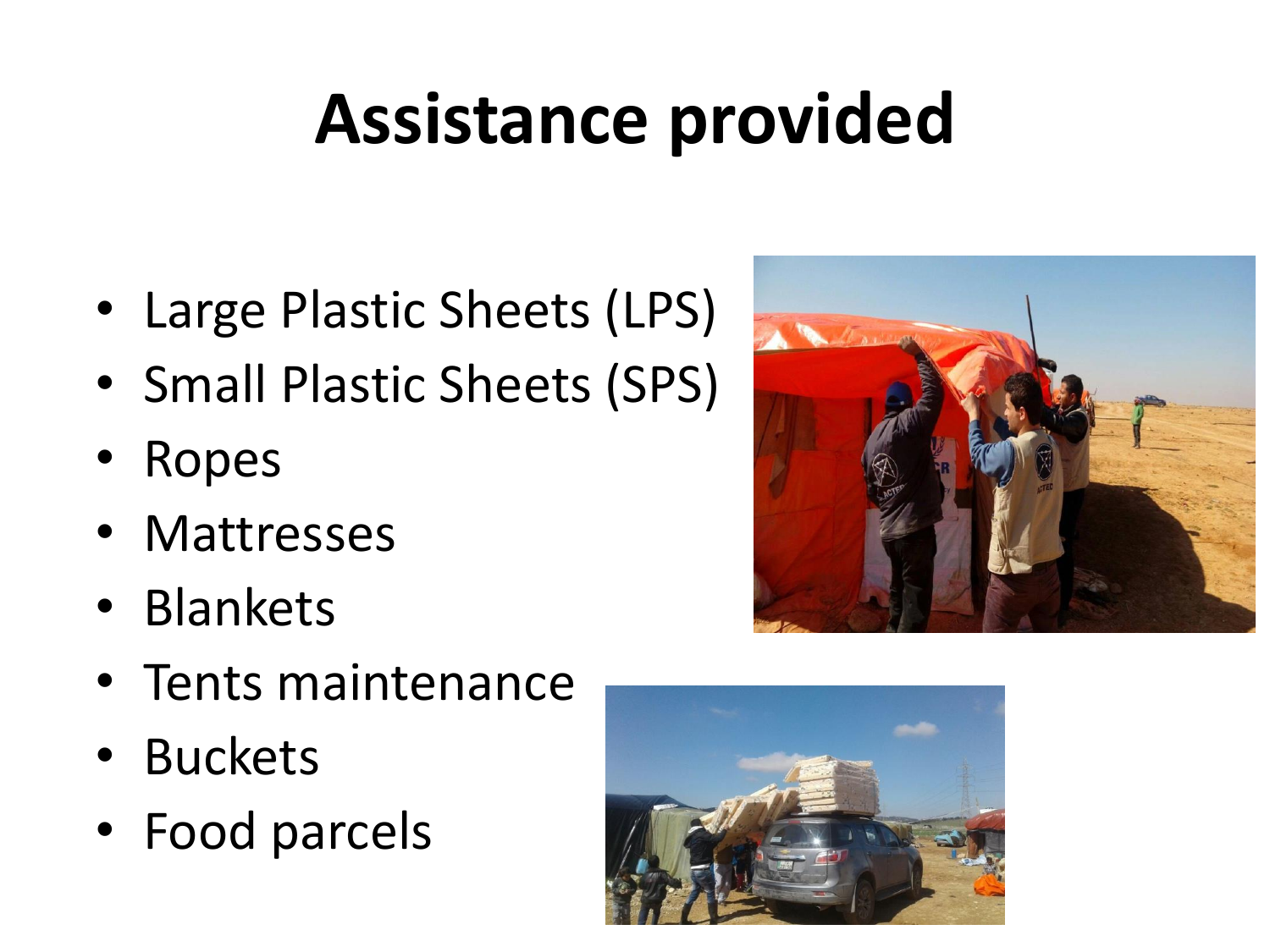

## **Assistance Provided**

• Food parcels WFP –ACTED

(Depend on urgent emergency alerts )

| <b>Commodity</b> |                                        | Unit Weight/KG |  |
|------------------|----------------------------------------|----------------|--|
| E                | Lentils                                | 0.75           |  |
|                  | Jam                                    | 0.35           |  |
|                  | <b>Humus</b>                           | 0.4            |  |
| ╻                | Fava beans                             | 0.4            |  |
| L                | Tea                                    | 0.2            |  |
| E                | <b>Canned Luncheon Meat or Chicken</b> | 0.2            |  |
|                  | <b>Sweet Corn</b>                      | 0.34           |  |
|                  | Veg oil                                | 1 litter       |  |
|                  | Green peas                             | 0.4            |  |
|                  | <b>Tomato Paste</b>                    | 0.4            |  |
| Œ                | <b>Chick Peas</b>                      | 0.4            |  |